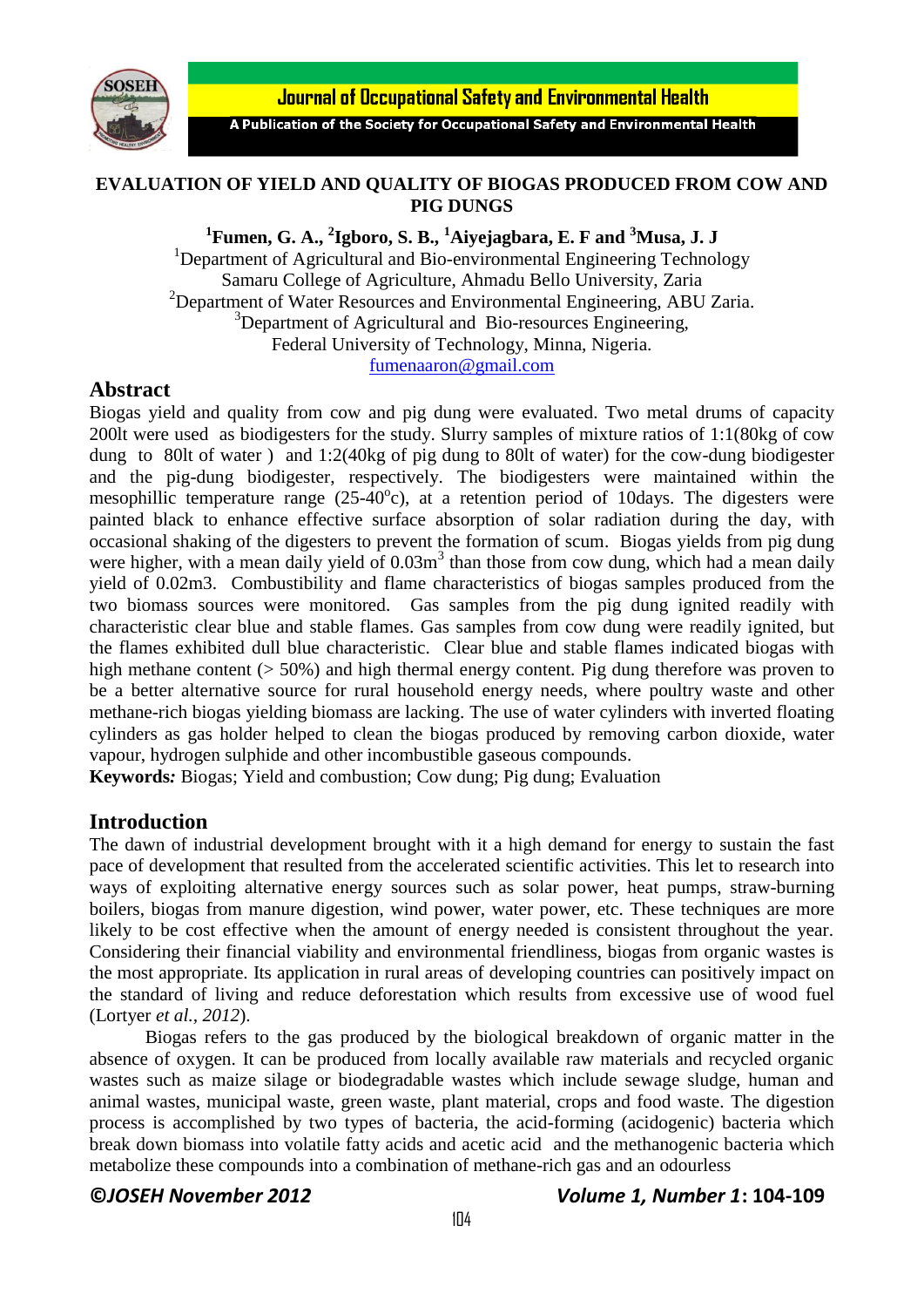#### **Fumen, G. A., Igboro, S. B., Aiyejagbara, E. F and Musa, J. J (2012). Evaluation of Yield and Quality of Biogas produced from Cow and Pig Dung**

phosphorous-nitrogen laden slurry (Obi *et al*., 2012b). These bacteria operate under three temperatures; *psychrophilic* temperature (<  $25^{\circ}$ C), *mesophilic* or ambient temperature (25-40<sup>°</sup>C) and *thermophilic* temperature (45-60<sup>o</sup>C) (Uzodinma *et al.*, 2007). Fluctuations in temperature can result in either decrease in bacterial activity or death of bacteria, which subsequently leads to decrease in biogas production (Uzodinma *et al*., 2007). Although anaerobic digestion can occur at room temperature, any method of maintaining digester temperature near the optimum temperature will increase digester performance. Thermophilc digestion is characterized by rapid fermentation, high biogas yield and short residence time. The process is used for disposal of excreta and other organic wastes because it achieves better disinfection. *Salmonela* and *Mycobacterium paratuberclosis* were reported to be inactivated within 24hours under *thermophilic* conditions which led to decrease in biogas production (Uzodinma et al., 2007). Digestion at the mesophilic range has the advantage of lower energy consumption as the decomposition of the feed stock is slower. Fermentation under this temperature range also has the additional advantage of slower death rate for specific bacteria resulting in more stability of the waste in the digester. Duran and Speece (1997) reported the death of faecal *coliform, Salmonella* and *Entrococcus* to be slow under the *mesophilic* conditions. Sahlstrom (2003) reported that it took months for the bacteria to be inactivated under *mesophilic* conditions. Anaerobic digestion at ambient temperature is influenced by earth temperature which is related to the atmospheric temperature and leads to decreased yield of biogas production (Dioha *et al*., 2006). The required quantity of organic waste and water mixed in the form of slurry is allowed to digest inside an air-tight tank or digester. The gas produced in the digester is collected in the dome or gasholder. The biogas comprises primarily methane  $(CH<sub>4</sub>)$ , carbon dioxide  $(CO_2)$  and traced amounts of hydrogen sulphide  $(H_2S)$  and moisture  $(H_2O)$  (Table 1). The percentage volume of each of the different compounds however depends on the type of feedstock used for the anaerobic digestion process (Richards *et al*., 1994).

| ້.                 |                         |                |
|--------------------|-------------------------|----------------|
| <b>Constituent</b> | <b>Chemical formula</b> | Percentage (%) |
| Methane            | CH <sub>4</sub>         | 50-70          |
| Carbon dioxide     | CO <sub>2</sub>         | $25 - 45$      |
| Nitrogen           | N <sub>2</sub>          | $0.5 - 3$      |
| Carbon monoxide    | CO                      | $0 - 0.3$      |
| Hydrogen sulphide  | H <sub>2</sub> S        | Trace          |
| Hydrogen           | H2                      | $1 - 10$       |

**Table 1:** Typical composition of biogas

Source: Obi *et al* (2012)

Normally, when human or animal manure is left to decompose naturally, two main gases which cause global warming namely nitrous dioxide  $(N_2O)$  and methane  $(CH_4)$ , are released. Nitrous oxide warms the atmosphere 310 times more than carbon dioxide and methane 21 times more than carbon dioxide (Brown, 2006). The major advantages of converting manure to methane-rich biogas via anaerobic digestion is that it helps to minimize emission of global warming gases and generates enough electricity to meet up certain percentage of nation's electricity expenditure (Webber and Cuellar, 2008). Development of biogas technology in Nigeria would enable the use of wastes from millions of cows, poultry and other domestic animals to generate billions of kilowatt hours (kwh) of electricity, enough to power millions of homes across the country. In Nigeria, daily production of fresh livestock waste has been estimated at 227,500 metric tonnes (Igboro, 2011and Ahmadu *et al.,* 2009). In addition, Nwude *et al* (2010) estimated daily generation of municipal solid waste at 20 kg per capita. Going by Nigeria's 1991 population census figure of 88.5 million people, an estimate of 1.8million metric tonnes of municipal solid waste would be generated daily (Igboro, 2011). Given that 1 kg of fresh livestock waste produces about  $0.03m<sup>3</sup>$  of biogas, Nigeria has the potential of generating about 6.8 million m<sup>3</sup>of biogas every day from livestock waste alone (Ahmadu et al., 2009; Igboro, 2011). It has been estimated that one cow can produce enough manure in one day to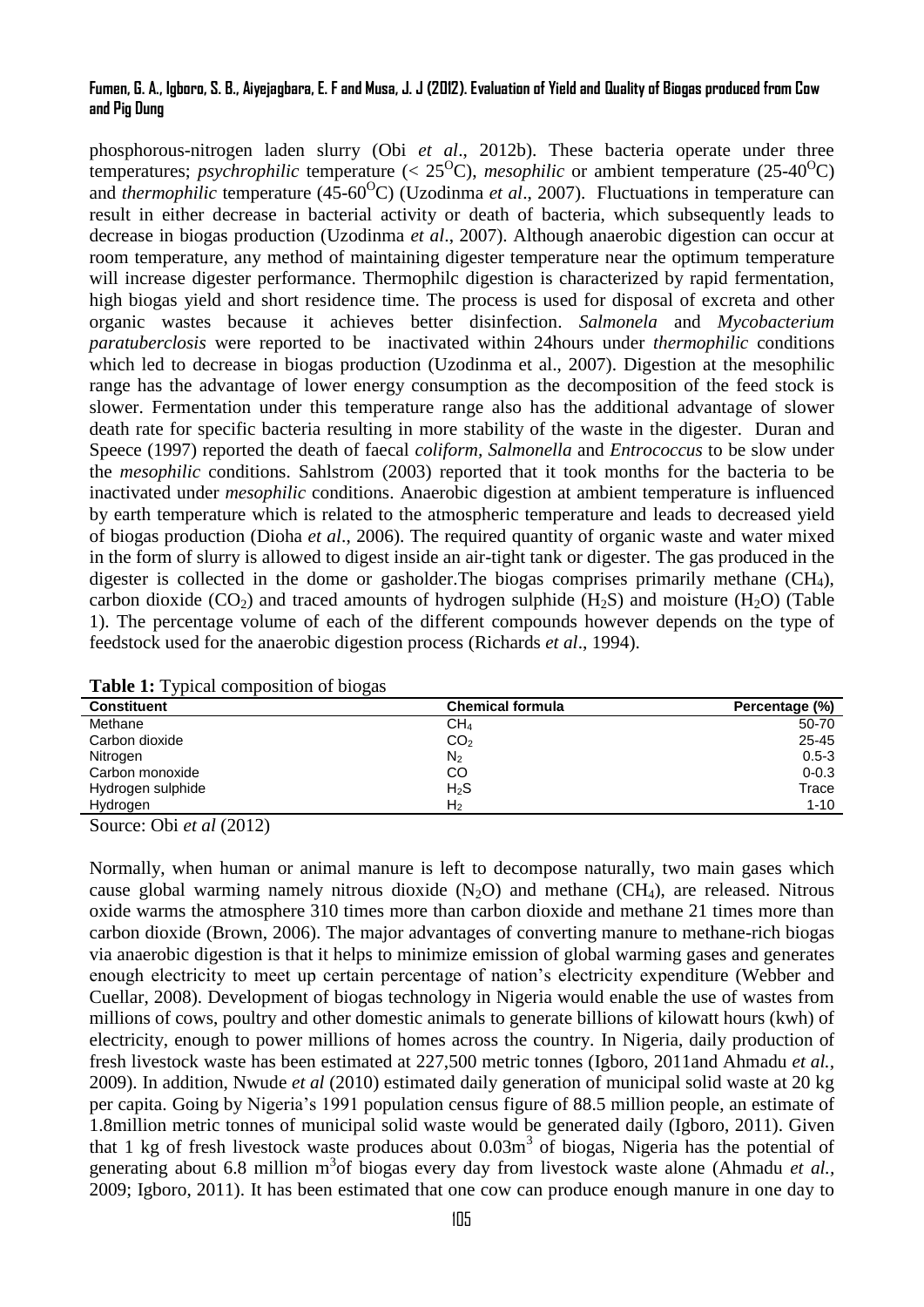generate 3kwh of electricity, which only 2.4kwh of electricity is needed to power a single 100w light bulb for a day (SECOT, 2009). This quantity of gas would contribute to the country's electricity expenditure and considerably reduce the dependence on firewood and thereby reduce deforestation and desertification (Igboro, 2011).

Previous efforts on promotion of biogas technology as a better alternative source for rural household energy requirements include the work of Obi *et al* (2012), Lortyer *et al* (2012),Fasiku *et al* ( 2012), Igboro (2011), Abdulkareem (2011), Jolaiya *et al* (2010), Ahmadu *et al* (2009), Brown (2006) and Abubakar (2003). Survey of available literature shows that no work has been conducted to compare yield and quality of biogas produced from different animal dungs. It is against this background this study was undertaken to evaluate yields and combustibility of biogas produced from cow dung and pig dungs.

## **Materials and Methods**

The cow and pig dungs used for the study were obtained from the livestock unit of Samaru College of Agriculture, Ahmadu Bello University, Zaria, Nigeria. The study was conducted at the Department of Agricultural and Bio-environmental Engineering Technology, Samaru College of Agriculture, ABU, Zaria, between November and December, 2011.Two empty metal-oil drums of capacity 200lt were used for the anaerobic digesters (Plates 1a and 1b) and water cylinders with inverted floating cylinders as a gas purifiers as well as a gas holding chambers. Other materials used include a 20lt calibrated-plastic bucket for measuring water, a cylindrical aluminum basin for preparing slurry, a 25kg weighing balance for weighing feed stock, a digital pH meter, a 1lt plastic funnel for feeding the slurry into the digester, plastic hand gloves and face masks for hygienic purpose.

Using the cylindrical aluminum basin, 80kg of cow dung and 40kg of pig dung were dissolved separately in 80lt of water. When the manure was allowed in water for 30 minutes, the mixture was stirred properly into a slurry form. The 200lt metal-drum digesters were fed in with slurry quantities of ratios 1:1 (80kg cow dung to 80lt water) and 1:2 (40kg swine dung to 80lt water), with slurry inputs of 0.20m<sup>3</sup>/batch, and 0.30m<sup>3</sup>/batch, respectively. The operating volume of slurry in each digester or batch input (Sd) was determined by use of the equations (Kossmann *et al.,* 2001), applied below:

| $Sd = [biomass(b) + water(w)m3/batch(1a)$                                                             |  |
|-------------------------------------------------------------------------------------------------------|--|
| $= 0.1 + 0.2 = 0.3$ m <sup>3</sup> /batch for the swine-dung gas plant.                               |  |
| $Sd = [biomass(b) + water(w)]m3/batch(1b)$                                                            |  |
| $= 0.1 + 0.1 = 0.2$ m <sup>3</sup> /batch for the cow-dung gas plant, and                             |  |
| For the batch type digester, the daily slurry input (batch input) is equal to the operating volume of |  |
| the digester (Vo). Therefore, for the cow-dung and pig-dung digesters, the operating volumes          |  |
| were determined by the equations (Kossmann et al., 2001), below:                                      |  |
|                                                                                                       |  |
|                                                                                                       |  |
| Where, $V_0$ = operating volume of the digester, $S_d$ = daily slurry input in the case of batch type |  |
| digester and $Tr =$ retention or residence time.                                                      |  |

After loading the digesters, the inlet ports were immediately closed tightly to prevent air into the digesters for effective digestion of the slurry. Delivery tubes were connected from the digesters to gas collectors through water cylinders, where the biogas was purified by dissolving excess  $CO<sub>2</sub>$  and other non-combustible gases in the water (Fasiku *et al*., 2012). The two biodigesters were maintained within *mesophillic* temperature range (25-40°c) and time of 10days. The digesters were painted black to provide an absorptive surface for the absorption of solar radiation during the day time and were occasional shaken to prevent the formation of scum (Igboro, 2011)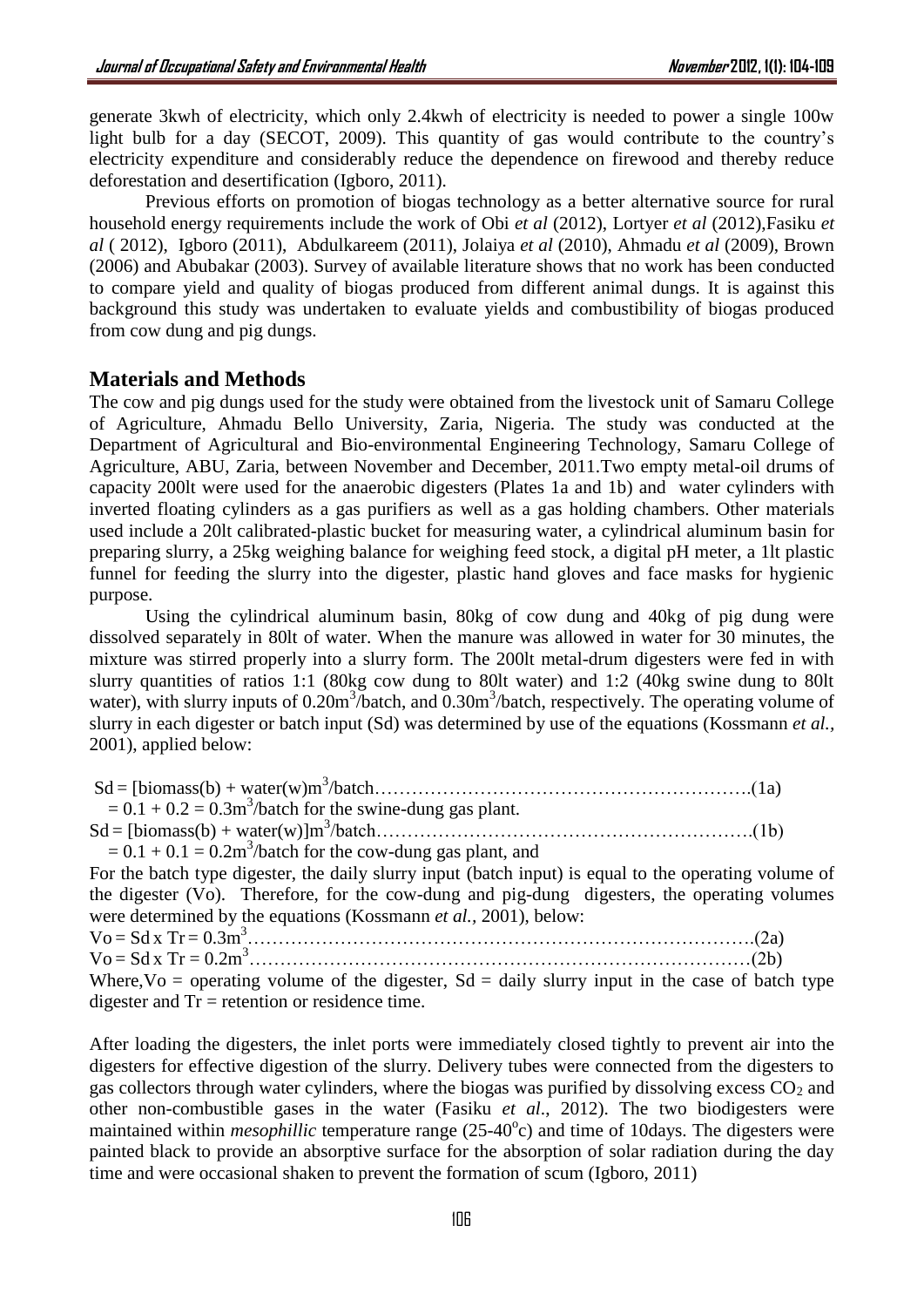#### **Fumen, G. A., Igboro, S. B., Aiyejagbara, E. F and Musa, J. J (2012). Evaluation of Yield and Quality of Biogas produced from Cow and Pig Dung**

*Measurement of Biogas Yield***:** Biogas produced from the fermented feedstock was measured by use of "downward delivery and upward displacement" theory (Fasiku *et* al., 2012). The gas displaced water in the water cylinder and was trapped between the gas holder and the water level. The depth of displaced water was the distance between the top edge of the water cylinder and the new level of water in the water cylinder. The volume of water displaced by 1cm was approximately 1.5lt. The average volume of gas recorded daily was taken by measuring the volume of water displaced from the water cylinder and the depth of the displaced water. The displaced water was the equivalence of the volume of biogas produced daily. The readings were taken for 9 days, twice in a day, at 12:00noon and 5:00pm, and the average recorded for the day.

*Biogas Combustion Test***:** Gas from the inverted floating cylinders of the digesters was delivered to a biogas stove via a gas line. Turning on the release valves, the gas was lighted with a match stick. Using a 5-man test panel, mainly gas welding technicians and dealers of cooking gas and cylinders, the parameters observed were ease of ignition, colour of burning flame and stability of the flame. Biogas samples that ignited easily with clear blue and stable flames indicated high methane (> 50%) and thermal energy contents; samples that ignited but exhibited dull blue and stable flames indicated biogas with average methane content (about 50%), while gas samples that did not ignite easily or ignited with smoky yellowish and unstable flames indicated low methane contents (< 50%).

# **Results and Discussion**

The residence time for the study was ten days but gas yield measurement and recording began the second day after loading the digesters (Tables 2-3). The results show that both cow and pig dungs produced substantial quantities of biogas throughout the residence period and the gas samples all ignited readily. However, gas yields from pig dung were higher  $(0.03m<sup>3</sup>)$  than yields from cow dung  $(0.02m<sup>3</sup>)$ . These results conform to literature reports on pig dung having superior biogas yields over biogas yields from cow dung (Fasiku et al., 2012; Abdulkareem, 2011; Kasisira and Muyiiya, 2009).

| <b>Residence</b><br>(day) | time | Displaceddep (cm) | Displaced water vol. (It) | Displaced water vol.(m <sup>3</sup> ) |
|---------------------------|------|-------------------|---------------------------|---------------------------------------|
|                           |      | 37.54             | 25.03                     | 0.03                                  |
| 2                         |      | 39.67             | 26.45                     | 0.03                                  |
| 3                         |      | 41.66             | 27.77                     | 0.03                                  |
| 4                         |      | 40.78             | 27.19                     | 0.03                                  |
| 5                         |      | 36.65             | 24.43                     | 0.02                                  |
| 6                         |      | 28.79             | 19.19                     | 0.02                                  |
|                           |      | 23.49             | 15.66                     | 0.02                                  |
| 8                         |      | 22.86             | 15.24                     | 0.02                                  |
| 9                         |      | 20.58             | 13.72                     | 0.01                                  |
| Average                   |      | 32.45             | 21.63                     | 0.02                                  |

**Table 2:** Daily biogas yield from anaerobic digested cow dung

**Table 3:** Daily biogas yield from anaerobic digested pig- dung

| $\tilde{}$<br><b>Residence time(day)</b> | . .<br>J<br>Displaceddepth (cm) | . .<br>ັ<br>Average gas vol. (It) | Average gas vol.(m <sup>3</sup> ) |
|------------------------------------------|---------------------------------|-----------------------------------|-----------------------------------|
|                                          | 47.24                           | 31.49                             | 0.03                              |
| 2                                        | 50.67                           | 33.78                             | 0.03                              |
| 3                                        | 58.56                           | 39.04                             | 0.04                              |
| 4                                        | 53.78                           | 35.85                             | 0.04                              |
| 5                                        | 46.05                           | 30.70                             | 0.03                              |
| 6                                        | 38.71                           | 25.81                             | 0.03                              |
|                                          | 33.19                           | 22.13                             | 0.02                              |
| 8                                        | 30.36                           | 20.24                             | 0.02                              |
| 9                                        | 28.58                           | 19.05                             | 0.02                              |
| Average                                  | 43.07                           | 28.71                             | 0.03                              |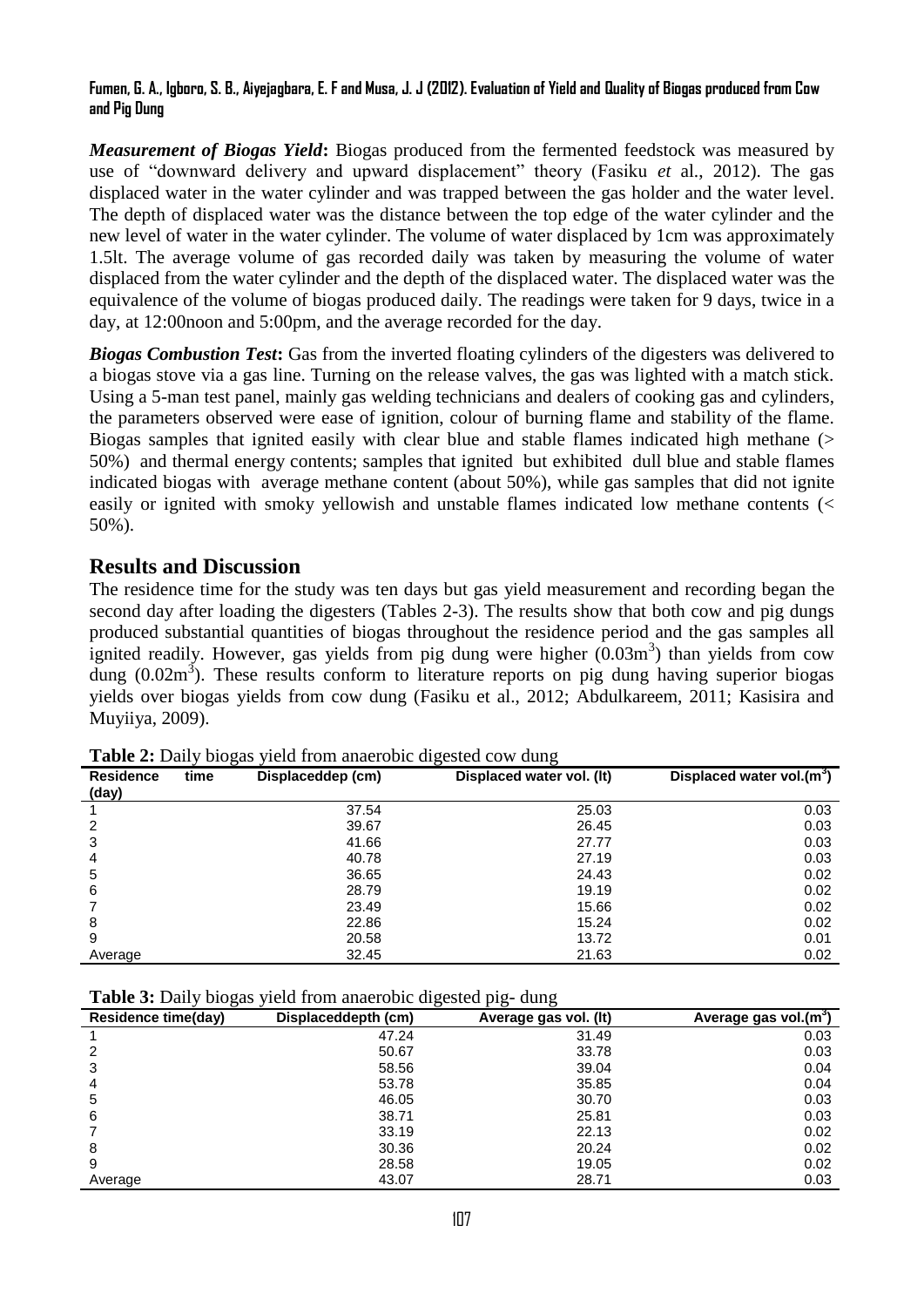Gas samples from the two digesters all ignited, but the burning flames of gas samples from pig dung gas were blue and stable (Table 4). Although the gas samples from cow dung ignited and the flames were stable, the colour was dull blue. The clear-blue and stable flame characteristic of biogas from pig dung indicate high methane  $(CH_4)$  content ( $> 50\%$ ) as well as high-thermal energy content in the generated biogas (Abdulkareem, 2011). The dull blue flame characteristic exhibited in the burning biogas from cow dung indicates low methane content  $\ll 50\%$ ) in the produced biogas (Igboro, 2011).

|  |  | <b>Table 4:</b> Combustion test of biogas samples from cow and pig dung |
|--|--|-------------------------------------------------------------------------|
|  |  |                                                                         |

| Type of waste | Average gas vol. (It) | Average gas vol.(m <sup>oro</sup> ) | Ignition, colour and stability |
|---------------|-----------------------|-------------------------------------|--------------------------------|
| Cow dung      | 21.63                 | ጋ.02                                | Easy, dull blue and stable     |
| Pig dung      | 28.71                 | 0.03                                | Easy, clear blue and stable    |

The findings of this study show that biogas produced from pig dung has higher methane and thermal energy contents than biogas produced from cow dung. It is therefore a methane-rich biogas yielding biomass that could serve as a better alternative source for rural household energy needs.



**Plate 1a:** Biogas plants for cow dung **Plate 1b**: Pig dung digestion



# **Conclusion**

The results show the mean daily yield of biogas from pig dung to be  $0.03m<sup>3</sup>$ , while the yield from cow dung was  $0.02m<sup>3</sup>$ . It is therefore obvious that pig dung is a better alternative bioenergy source where poultry waste and other high methane-rich biogas yielding biomass are lacking. The use of water cylinders helped to clean the produced biogas by removing carbon dioxide, water vapour and hydrogen sulphide present in the produced biogas. Gas flames from biogas samples produced from pig dung were clear blue and stable, indicating high methane content  $(> 50\%)$  and high-thermal energy content. Biogas samples from cow dung, though all ignited and were stable, the flames were dull blue, indicating that the biogas produced had low methane content  $(< 50\%)$  and low thermal energy content. Flames from cow dung gas samples showed low methane content(< 50%) as well as biogas low thermal-energy content.

# **References**

- Abdulkareem, A. S. (2011): Refining Biogas Produced from Biomass: An Alternative to Cooking Gas. *[http://ljs.academicdirect.org/A07/01\\_08.htm](http://ljs.academicdirect.org/A07/01_08.htm) PP.1-12.*
- Abubakar, M. M. 2003. Design, construction and performance evaluation of a biogas digester and burner. Unpublished M. Eng. Thesis. Department of agricultural and bio-resources engineering, FUT, Minna. Pp. 1-70.
- Ahmadu, T. O.; C.O Folayan and D. S. Yawas(2009): Comparative Performance of Cow dung and Chicken droppings for Biogas Production.nigerian Journal of Engineering, Faculty of Engineering, ABU, Zaria, vol. 16, no.1, pp. 154-164.
- Brown, V. J. (2006):A Bright idea for Africa. Environmental health perspectives. 2006 May: vol.114(5): a300-A303<http://www.ehponline.org/>